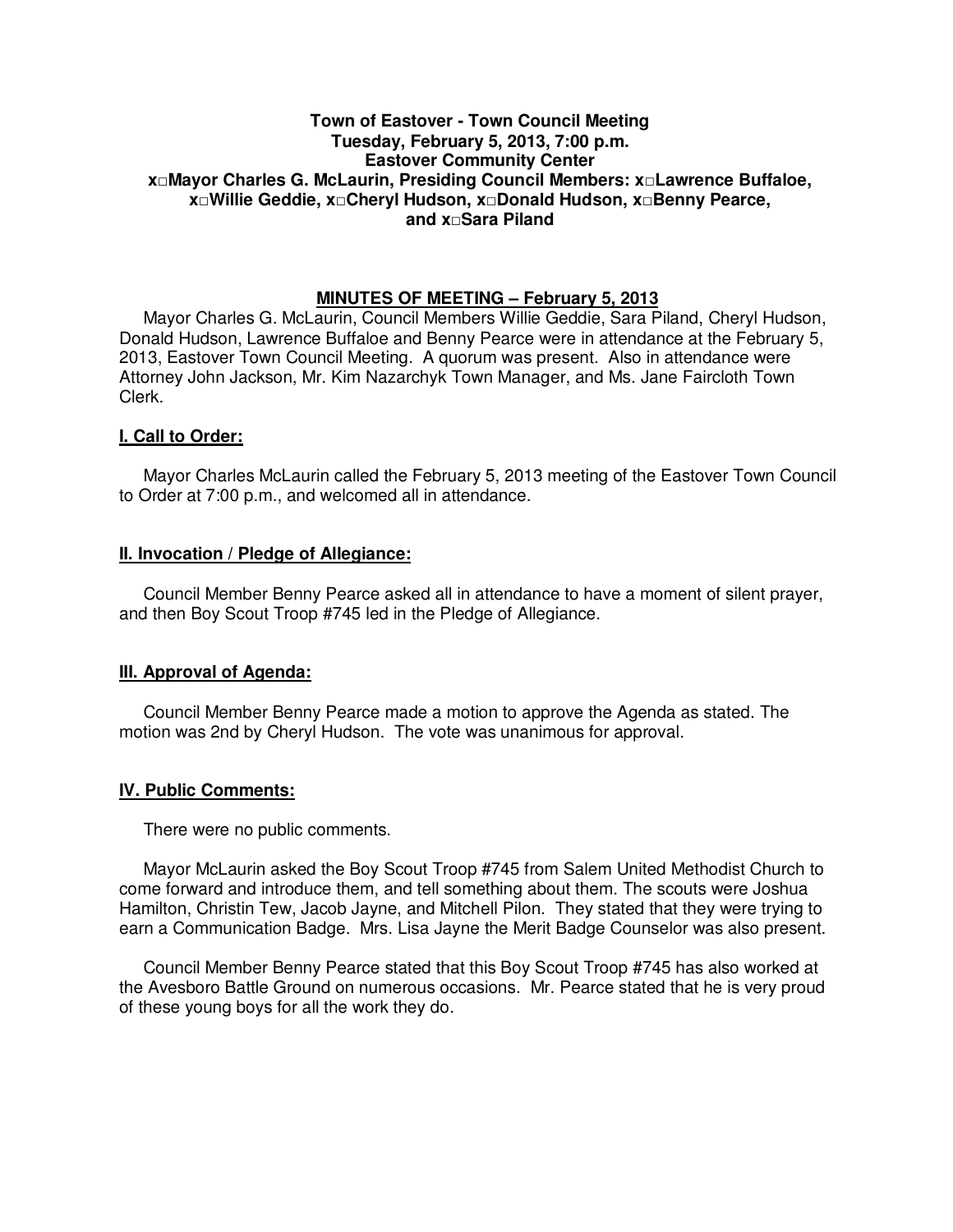## **V. Consent Agenda:**

- 1. Consider approval of the January 7, 2013 Minutes.
- 2. Consider approval of the December 31, 2012 Financial Report.

 Council Member Sara Piland made a motion to approve the Consent Agenda as presented. The motion was  $2^{nd}$  by Council Member Cheryl Hudson. The vote was unanimous for approval.

# **VI. Discussion Agenda:**

# **Agenda Item #1:**

## **Presentation by Kelly Bah, Executive Director of Sustainable Sandhills.**

Ms. Bah briefed the Council on the Air quality in Cumberland County and EPA's Ozone Advance Program. She stated that Ozone Advance is a collaborative effort by EPA, states, tribes, and local governments to encourage emission reductions in ozone attainment areas, to help them continue to meet the National Ambient Air Quality Standard (NAAQS).

Ms. Bah explained what participation entailed and they are as follows:

 (1) Build upon Early Action Compact Program and other initiatives to move quickly toward implementing steps that may reduce ozone levels and increase public awareness.

- (2) Develop a "path forward" within a year.
- (3) Implement path forward measures/programs as soon as possible.
- (4) Informal status check-ins at least annually.

Ms. Bah stated that strategies as follows are just a beginning.

- Plan and implement car charging stations for electric car.
- Natural gas stations.
- Increase urban reforestations.
- Adopt a green building standard.
- Increase local food consumption and support.
- Increase use and knowledge of public transportation.
- Create renewable energy plan.
- Create plan for turning wood waste into energy.
- Increased bike/walking paths.
- Increase and support green businesses.
- Composting program and many more.

 Ms. Bah presented a sample Resolution for the Town to consider and sign or prepare our own Resolution stating that the Town of Eastover fully supports the Ozone Advance Programs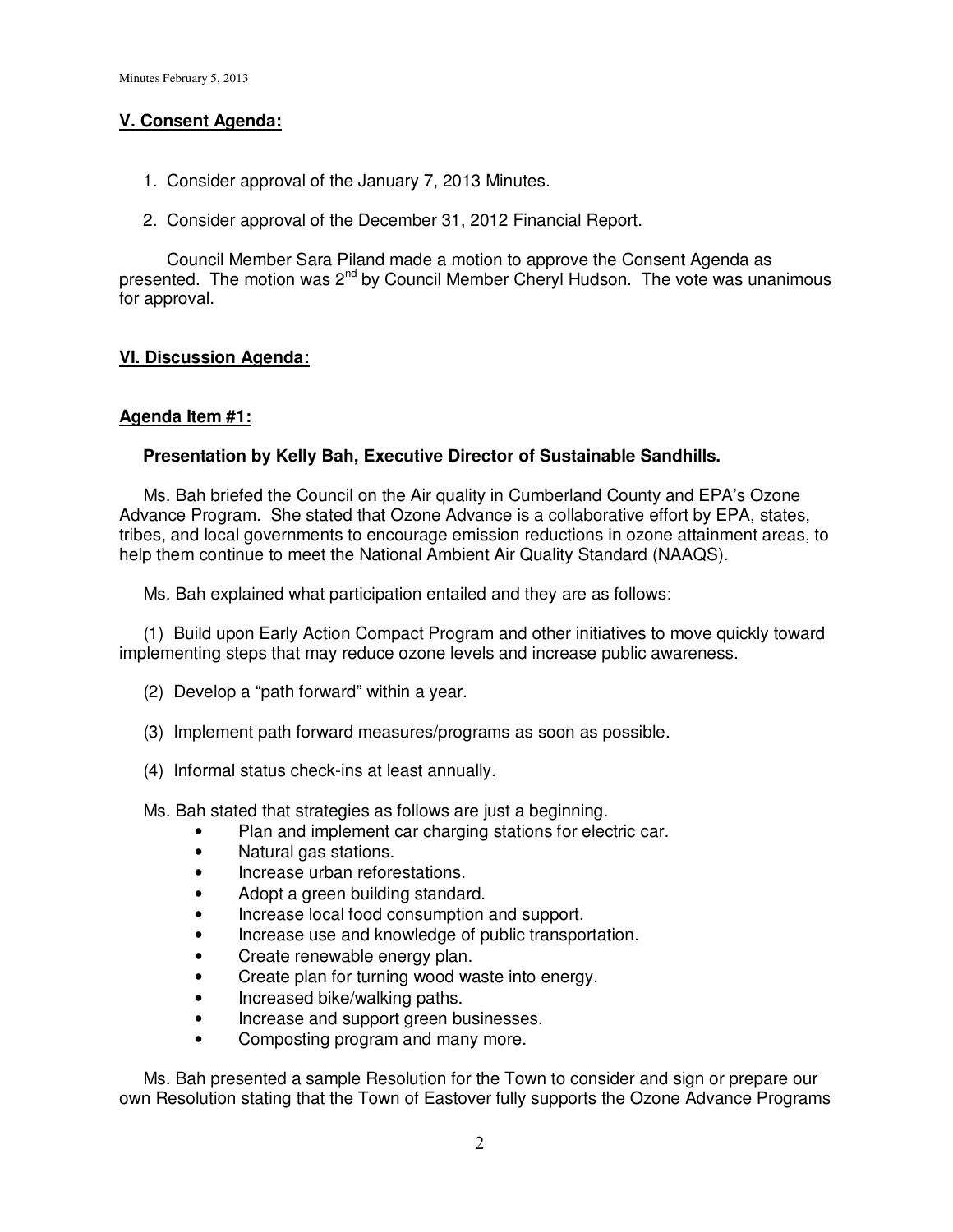as approved by the Cumberland County Board of Commissioners and will participate in the development and implementation of an Action Plan, which will reduce ground-level ozone concentrations in preparation for the upcoming 2016 8-hour ozone standard.

 Council Member Sara Piland made a motion to approve the Resolution by Cumberland County, and FAMPO for Air Quality Control. The motion was  $2^{nd}$  by Council Member Donald Hudson. The vote was unanimous for approval.

#### **Agenda Item #2:**

#### **Discussion of Sales Tax Disbursement.**

 Mr. Nazarchyk stated that the Mayor had received a letter from the Cumberland County Board of Commissioners stating that the sales tax distribution agreement among the county and each of the municipalities expires at the end of the current fiscal year. He further stated that G.S. 105A-472 provides that any action by the County Commissioners to change the method of distribution from the current per capita method to the ad valorem method must be taken in the month of April. He stated the Commissioners have a deadline, and want to get it in place by the date of the second meeting of the Board of Commissioners on April 15, 2013. Mr. Nazarchyk stated that the Commissioners letter also stated that under the existing agreement, the county obligated to maintain the per capita method of distribution and each municipality agreed that if it annexed it would reimburse all the other parties and each municipality agreed that if it annexed it would reimburse all the other parties fifty percent (50%) of the amount of the sales tax revenue lost to them under the per capita method as a result of the annexation. Mr. Nazarchyk stated that the County is proposing that we continue with an agreement that increases the annexation reimbursement percentage from 50% to 60% with other terms remaining as established in the existing agreement.

 Mr. Nazarchyk stated that the Charter for the Town of Eastover states that June 30, 2013 our agreement ends as it was and incorporation not annexation. The area (Koenig Property) annexed by the Town of Eastover had no houses on the land when annexed.

 Council Member Sara Piland stated that she, Council Member Benny Pearce and Mr. Mac Williams agreed to put a clause in the law until the agreement expires June 30, 2013 for our incorporation. She stated that the termination date of June 30, 2013 is State Law. She asked that we put the County on notice that we have met our obligation by law.

 Attorney John Jackson stated that G.S. 8.5 ends obligation. Mr. Jackson stated that Lee County is going Ad Valorem, just for our information.

 Mr. Nazarchyk stated that there will be a Mayor's Coalition Meeting in Hope Mills on Feb 21, 2013 to discuss this issue.

#### **Agenda Item #3:**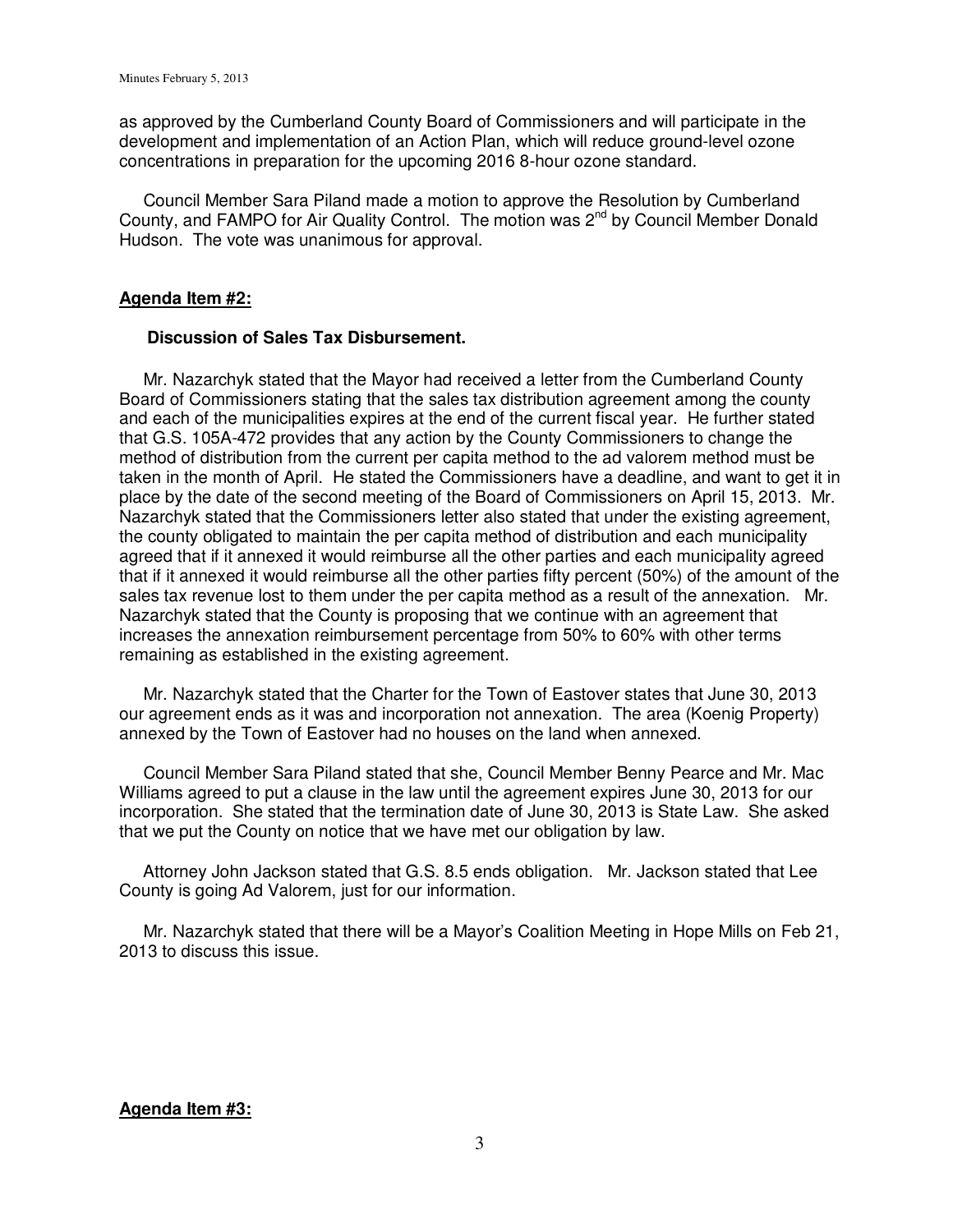### **Discuss Strategic Planning Training**

 Mr. Nazarchyk stated that there will be two Strategic Planning Sessions for Elected Officials to be held March 7, 2013 in Ashville, NC and March 18, in Greenville, NC at a cost of \$180.00 per person, duration 1 day. He also stated that we must register within the next two weeks.

 Council Member Sara Piland stated that for those who have never attended a Strategic Planning Course, she would advise them to do so. It is a very beneficial course, and can walk you through a strategic cycle of planning, implementing and evaluating results. Participants will recognize how components of the planning and evaluation process link together, clarify roles and responsibilities for each step in the planning, performance measurement, budgeting and evaluating process. Council Member Piland recommended that all elected officials attend the course. Council Member Piland stated that Greenville would be more cost effective, as we could travel in same day.

 Council Member Lawrence Buffaloe made a motion that the Town pays for the Strategic Planning Course for the Council Members, Mayor, Town Manager and Town Clerk, if they wanted to attend. The motion was 2nd by Council Member Benny Pearce.The vote was unanimous for approval.

## **VII. RECEIVE MAYOR'S UPDATE.**

Mayor McLaurin stated that the stones for the Community Building will be delivered soon.

 Mayor McLaurin stated that the land acquisition for the school property is in the works. He stated that Attorney Jackson will meet this week concerning the acquisition.

Mayor McLaurin stated the Mr. Chuck Furr has started the project on Dunn Road.

 Mayor McLaurin stated that he and Council Member Willie Geddie read to the children at Armstrong Elementary School last week.

#### **VIII. RECEIVE TOWN COUNCIL UPDATE.**

None.

### **IX. RECEIVE TOWN MANAGER'S UPDATE.**

 Mr. Nazarchyk stated that the NC League of Municipalities is asking for \$100.00 to help with attorney fees to fight Duke and Progress Energy Wholesale Rate Increase.

 Council Member made a motion for the Town Manager to authorize payment of \$100.00 to help with attorney fees for the NC League of Municipalities. The motion was 2<sup>nd</sup> by Council Member Cheryl Hudson**.** The vote was unanimous for approval.

 Mr. Nazarchyk stated that the Decoration Committee had decided to select the two loop bows for the town wreaths. He stated that the 33% discount is good only until March 15, 2013.